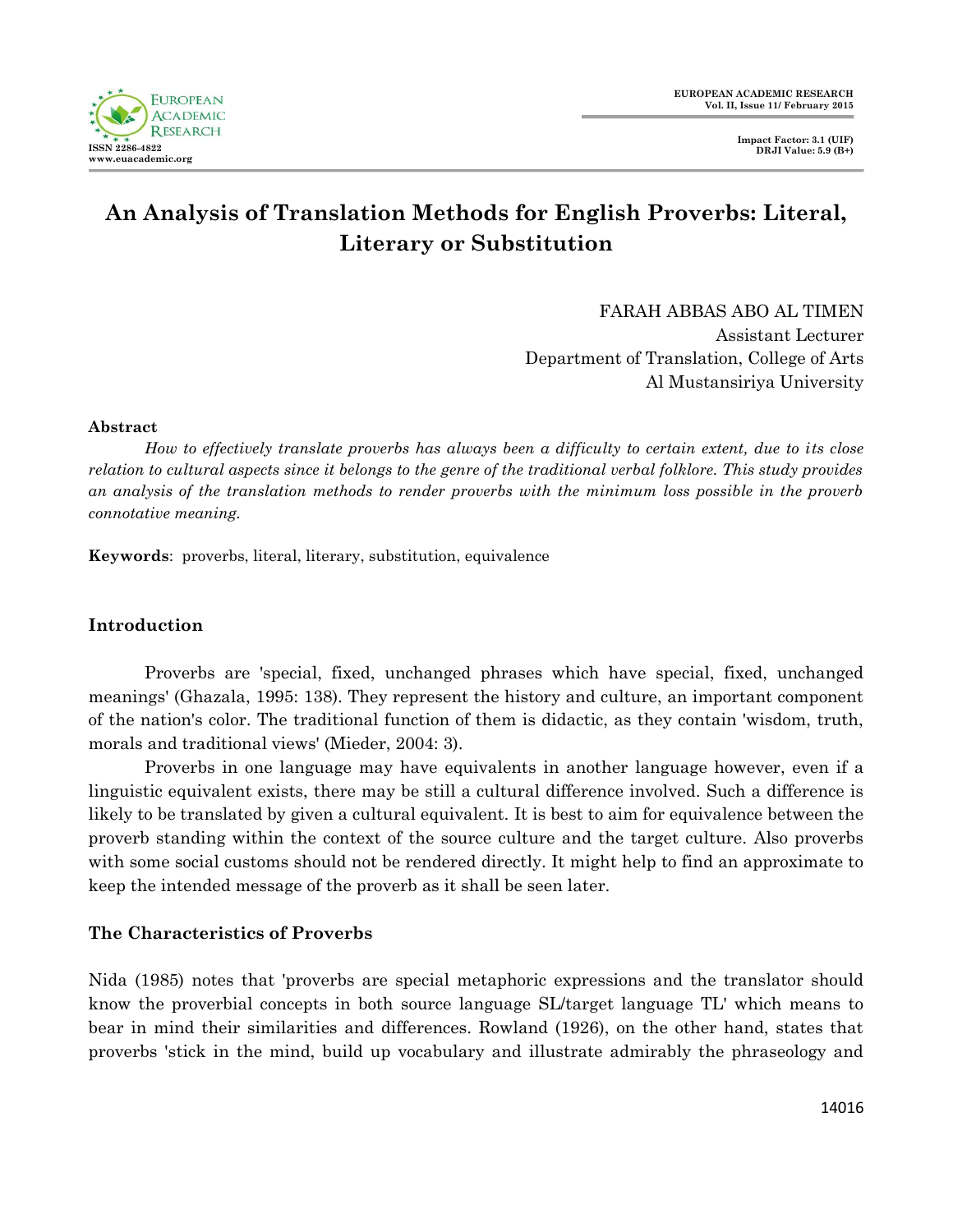idiomatic expressions of the foreign tongue'. So they are a teaching device of encouragement, enlightenment and noble thoughts:

Opportunity knocks only once الفرصة لا تأتي مرتين

Charity begins at home األقربون أولى بالمعروف

Time is gold الوقت من ذهب, الوقت ثمين

As proverbs are universal, there are analogous proverbs in both English and Arabic, ones that have related culture patterns:

Like father, like son الولد سر أبيه, من شابه اباه فما ظلم

Man is known by the company he keeps المرء يعرف بأقرانه, المرء بخليله

No smoke without fire ال دخان من دون نار

Too many cooks spoil the broth كثرة الطباخين تحرق الطبخة, كثرة الربان تغرق السفينة

Such proverbs have no problem in rendering to another language because they share the same cultural context. English and Arabic proverbs as they sometimes share the same meaning as it is illustrated in the previous examples, they also differ in many characteristics such as religion, deep moral, metaphorical images, unique geographical and ethnic characteristics.

# **1 Cultural and Traditional Customs**

Features like culture and traditional customs are very difficult to deal with in rendering from one language to another specially if we want to keep the original proverb's form and taste. In fact, culture 'will always be more productive and effective than a focus on abstract linguistic structures or cultural conventions' (Robinson, 1977: 128). Moreover, because of the religious beliefs, habits, customs, myth and culture, English and Arabic proverbs will carry different connotations. Knowing the cultural background can help to make us understand the cultural connotations to render them accurately:

**EUROPEAN ACADEMIC RESEARCH- Vol. II, Issue 11/February 2015** 14017 A leopard never changes its spots (literal )الفهد ال يغير بقعه أبدا =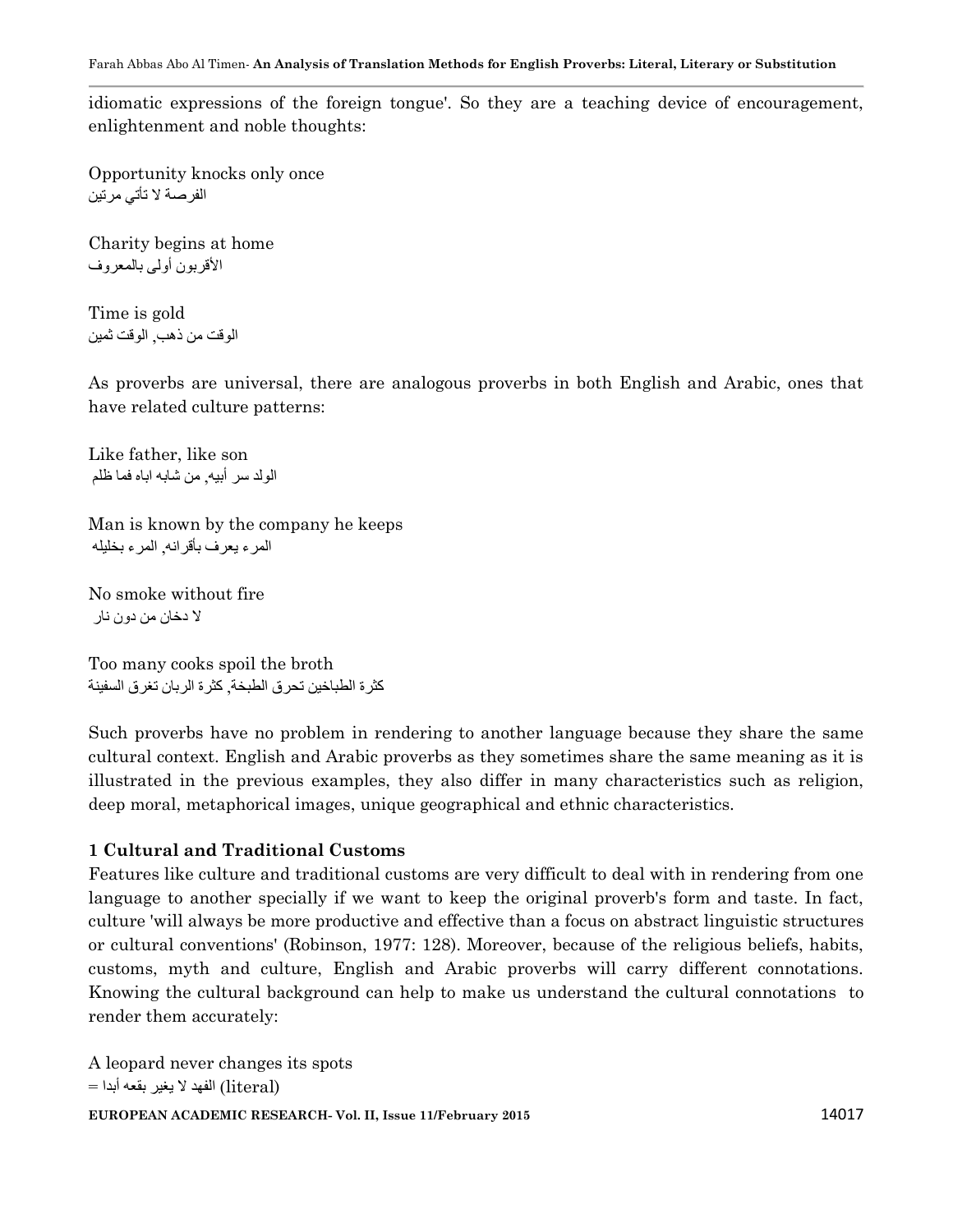(literary (الطبع غلب التطبع, من شب على شيء شاب عليه =

One man's meat is another man's poison (literal (لحمة شخص ما قد تكون سما بالنسبة لشخص آخر= (literary (مصائب قوم عند قوم فوائد =

carrying coals to Newcastle (literally (يحمل الفحم الى نيوكاسل = (Proverb Colloquial Egyptian /Literary (يبيع الماء في حارة السقايين =

Such proverbs cannot be rendered literally because they will lose their semantic content We have to bring a similar proverb in the other language that serves the same proverb idea. Here, the Arabic proverbs given above preserve the equivalent content.

#### **2 Religion**

The rendering process of religious proverbs would be either literary because they have a literary origin (Gopalakrishnan, 2005: 1) as in the case of the adaptation by Benjamin Franklin of Aesop's proverb *God helps those who help themselves*, or to find an Arabic equivalent proverb or phrase. Bearing in mind that the receiver of the English proverb differs from that of Arabic since there are many proverbs, which refer to God, heaven devil, hell, etc. in Christianity religion book (Bible), that differ from that found in Qur'anic contexts:

Man proposes and God disposes  $=$ الانسان ينوي و الله يقدر  $\rm (iterally)$ }تقدرون و تضحك االقدار, انت تريد وانا اريد وهللا يفعل ما يريد,  $(literary) = \{((\check{\omega}) \cup \check{\omega} \}$ قوله تعالى: ((ولا تقل اني فاعل ذلك غدا الا ان يشاء الله

Two heads are better than one (literally(رأسان افضل من رأس واحد = (literary(قوله تعالى: )) و أمرهم شورى بينهم((, )ما خاب من استشار(, )الدين نصيحة( =

Talk of the devil and he will appear (literally(تحدث عن الشيطان و سوف يظهر لك = (proverb colloquial Egyptian(جبنه سيرة القط جيه ينط

God helps those who help themselves (literally(هللا يساعد اولئك الذين يساعدون انفسهم = )proverb colloquial Egyptian (اسع يا عبد وانا اسع معاك (literary) قوله تعالى: ((إن الله لا يغير ما بقوم حتى يغيروا ما بأنفسهم))

**EUROPEAN ACADEMIC RESEARCH- Vol. II, Issue 11/February 2015** 14018 It is clear from this that, on the evaluative dimension, such literary rendering though affects the source lexical form, yet preserves a broader semantic form. And for a translator, it is this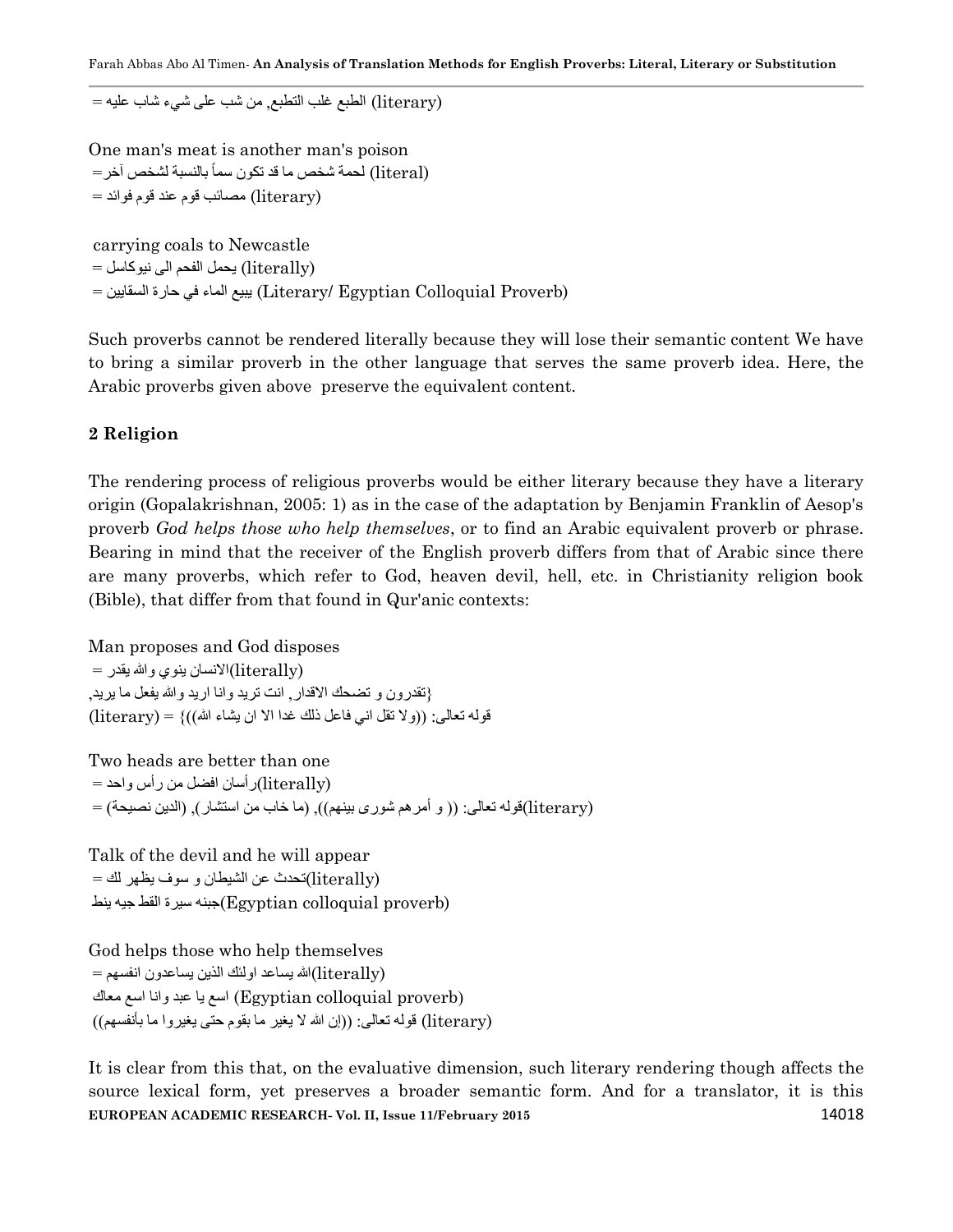dimension of semantic form which is must to be sought for. For to shift from one language to another is, 'by definition, to alert the forms' (Bell, 1991: 6).

#### **3 Historical Stories and Literary Works**

Every nation has its own cultural and historical unique literary works. For example, in Britain, people are greatly influenced by some literary works such as Shakespeare's and many proverbs are originated from his work:

All that glitters is not gold. [Shakespeare, The Merchant of Venice, Act II, Scene 7] (Functional meaning): not everything we see is what it truly appears to be  $=$ اليس كل ما يلمع ذهبا $\rm (literally)$ 

Beware of the Greeks bearing gifts. (Functional meaning): a reference to the Trojan Horse (literally (احذر من اليونانيين الذين يحملون الهدايا =

Even Homer sometimes nods. (Functional meaning): all people are fallible (literally (حتى هوميروس يخطئ احيانا = (literary (كلنا معرضون للوقوع في الخطأ, جل من ال يسهو =

Don't put the cart before the horse. [CF. Dan Michael of Northgate] (Functional meaning): doing things in their correct order (literally (ال تشتري العربة قبل الحصان = (literary (اعمل االشياء بترتيبها الصحيح =

Another proverb similar to it:

Set the plough before the oxen يشتري المحراث قبل الثور

The translator must be aware of such historical tradition of linguistics. That is to go beyond the connotative meaning of the proverb and deal with the proverbial concepts as pragmatic meanings based on SL and TL socio-cultural similarities and differences of the two languages.

# **4 Style and Phonic Markers**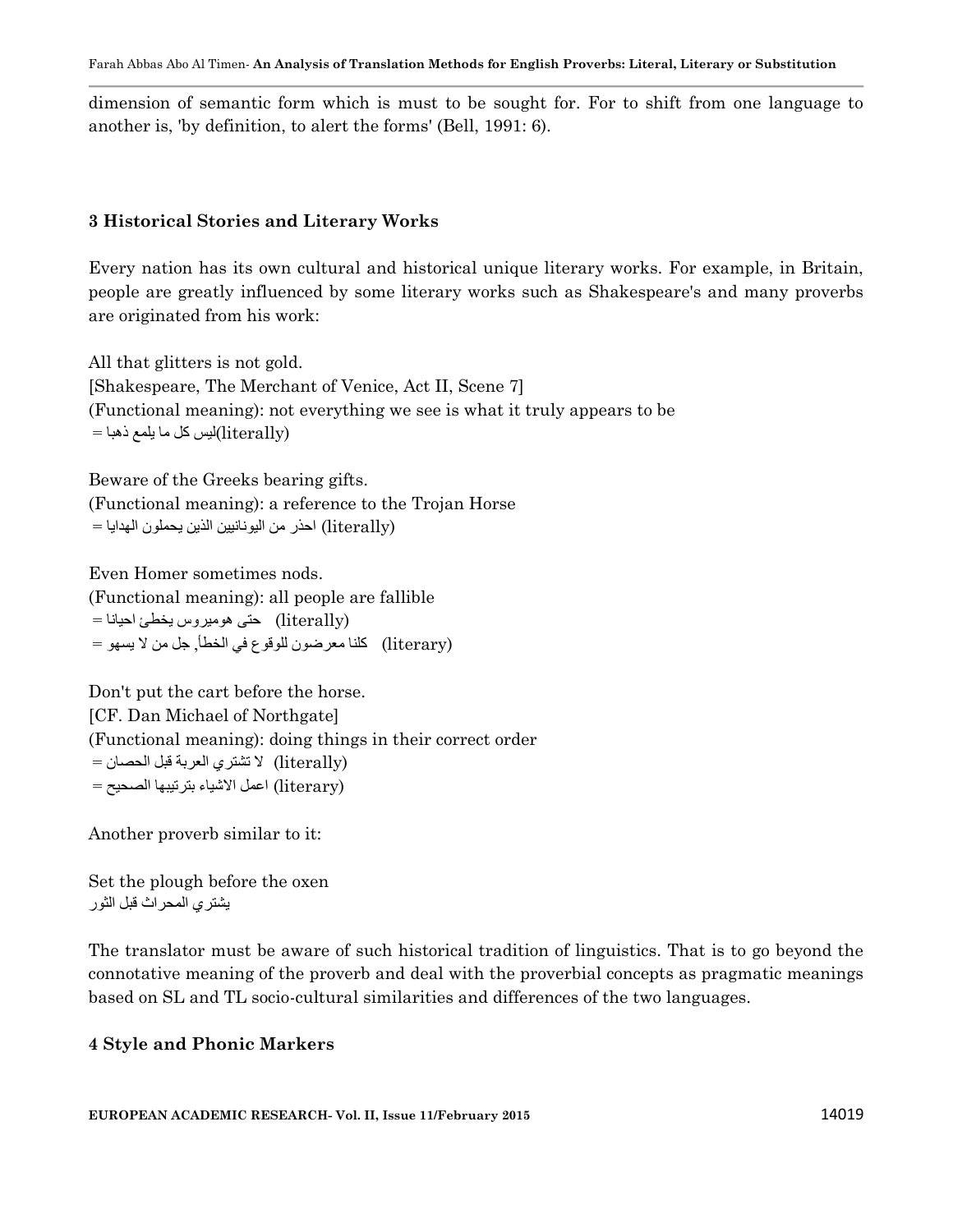Sometimes we find that the style of a proverb is melodic which reflect people's patterns of thought in a rhythmic imagery. Arora (1995: 7) has defined certain stylistic features that are applicable on proverbs which are as follow**:**

Alliteration: (**P**ractice makes **perfect**) Parallelism: (Nothing ventured, nothing gained) Rhyme: (No p**ain**, No g**ain**) Ellipsis: (Once bitten, twice shy)

She also proposed some internal features of proverbs which are as follow:

Exaggeration: (All is fair in love and war) Paradox: (Easy **come**, Easy **go**) Personification: (Hunger is the best cook)

These include phonic markers such as alliteration, rhyme and meter we can either render them literary or try to reproduce a similar phonic marker as that found in the original proverb:

> **P**ractice makes **p**erfect (Alliteration) (literal (الممارسة تؤدي الى الكمال (literary (الممارسة تصقل الموهبة (Phonic Reproduction) بتكرار ذات الفعال يأتي الكمال\* No p**ain**, no g**ain** (rhythm)  $=$  ألم, لا نتيجة  $\parallel$ (literal) من طلب العال سهر الليالي, (literary(وما نيل المطالب بالتمني .. ولكن تؤخذ الدنيا غالبا = (Phonic Reproduction): \*من لم يركب المصاعب لم ينل الرغائب

A friend in n**eed** is a friend ind**eed**

(rhythm) (literary(الصديق الحقيقي من يقف بجانبك وقت الشدة = (phonic reproduction): الصديق وقت الضيق ال خير في صديق ال نجده وقت ضيق\*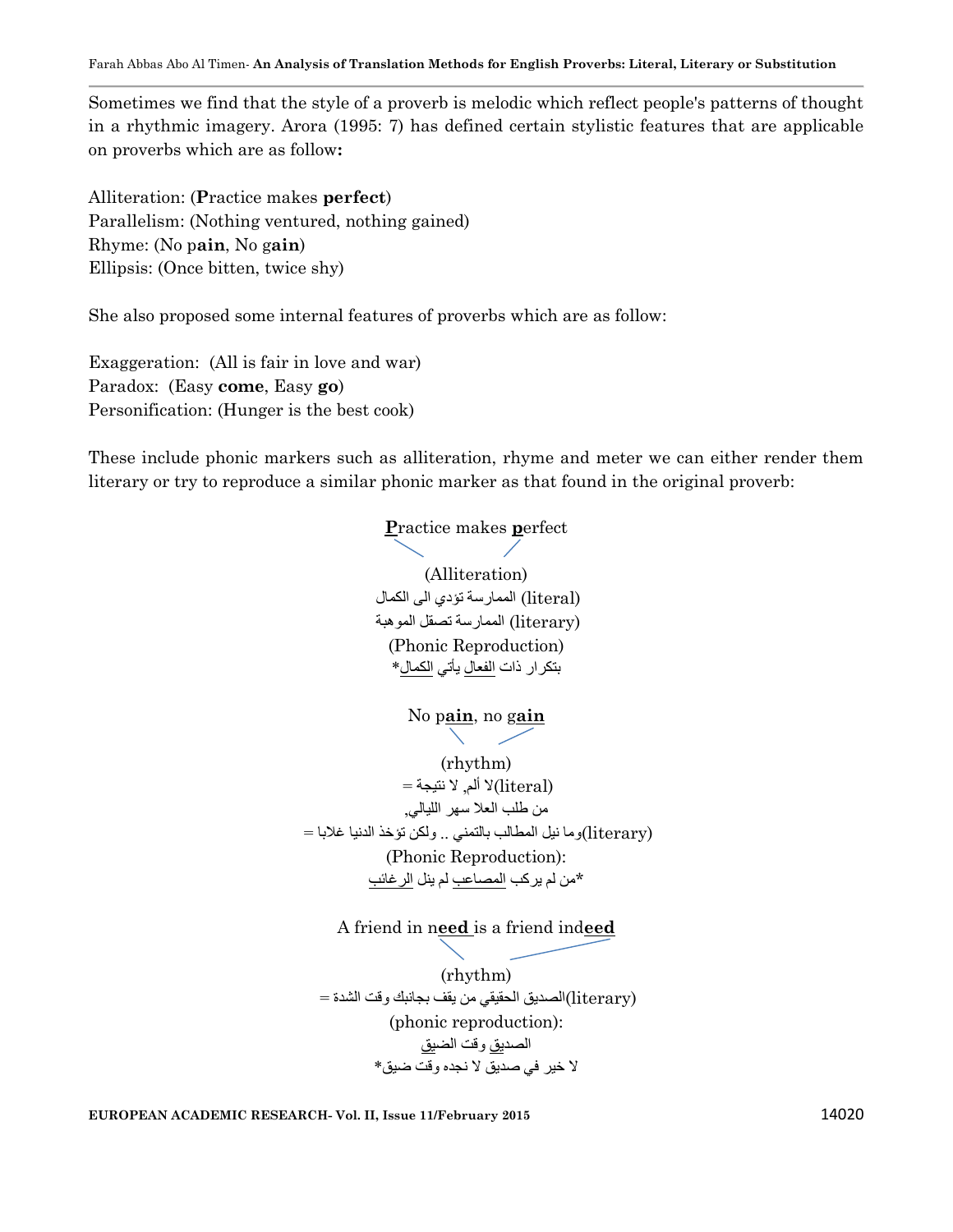The same issue holds true for the semantic markers such as: parallelism, irony, and paradox:

Easy come, easy go ما يأتي بسهولة, يذهب بسهولة

The more things change, the more they stay the same كلما حدثت تغيرات كلما بقي الحال كما هو عليه

For there to be peace there must first be war كان لابد للسلام أن يخلق من رحم الحرب\*

Another stylistic feature can be found at the lexical marker, that is, the 'archaic words' as in the following proverb:

Owt for nowt This was used by 'Norther English' which means: Anything for nothing اعطاء أي شيء مقابل ال شيء

According to Robinson (1997), the study of translation is an integral part of intercultural relations. And from all the examples that have been illustrated, we can say that a translator needs to know SL and TL cultures and its relations to their religion, customs, languages, geographical and historical places, and all aspects of cultural background of both languages. Generally speaking, all these components should be taking into consideration in in rendering proverbial expressions from the SL into the TL.

# **Translation Methods**

Before we can establish the legitimacy of the translation process, we must identify the goal of translation which is to transfer the meaning of a text from one language to another language. It has been clarified that if the translator does not master the English cultural backgrounds, he/she will not be able to understand the proverbs' true meanings and connotations. So according to the different characteristics of proverbs in both languages, three translation methods are to be adopted:

# **1 Literal Translation Method**

The goal of a literal translation is to reproduce the form of the source text as much as possible into the target text since no translation is 'ever too literal or too close to the original' (Newmark, 1988: 137). In other words, the translator stays with one-to-one correspondence until it is necessary to alter this for the sake of meaning (Strauss, 2005: 156). Some English and Arabic proverbs have the same meaning and do not have a specific cultural reference. That is why they can be rendered literally: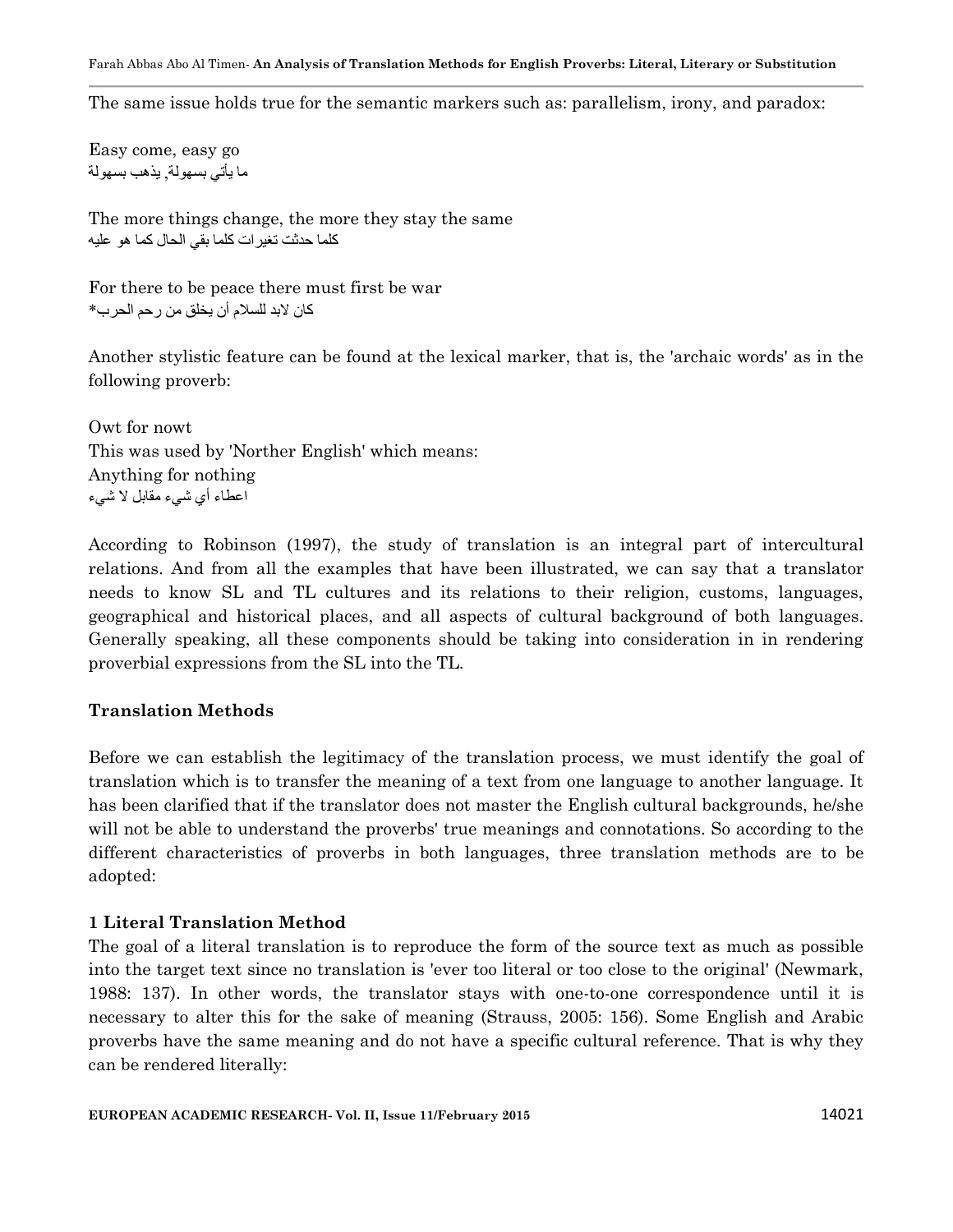A bird in the hand worthies two in the bush عصفور في اليد خير من اثنين عشرة على الشجرة

Out of sight, out of mind البعيد عن العين بعيد عن (البال) القلب

A thief thinks everyone steals اللص يرى الكل لصوصا

The calm comes before the storm الهدوء الذي يسبق العاصفة

Love is blind الحب اعمى

No smoke without fire ال دخان من دون نار

Make a mountain out of a molehill يخلق من الحبة قبة

This method retains the original image of the proverb by adding the appropriate translation in a way that does not give the reader an error in receiving the message of the proverb.

# **2 Literary (Free) Translation Method**

Landers (2001: 55) states that the goal behind translation is not to render what the SL author writes but what he/she meant. Some proverbs cannot be rendered literally because they tend to have a figurative image meaning and in order to render it literary, the translator must understand this figurative meaning:

Patience is virtue (Literal(الصبر فضيلة = (Literary(الصبر مفتاح الفرج =

Actions speak louder than words (literal(االقوال تتحدث اعلى من االفعال = (literary(ال خير في االقوال دون افعال =

A good enemy is better than a false friend (literal(العدو الجيد احسن من الصديق المدعي = (literary(احذر عدوك مرة و صديقك ألف مرة .. فأن انقلب الصديق فهو أعلم بالمضرة =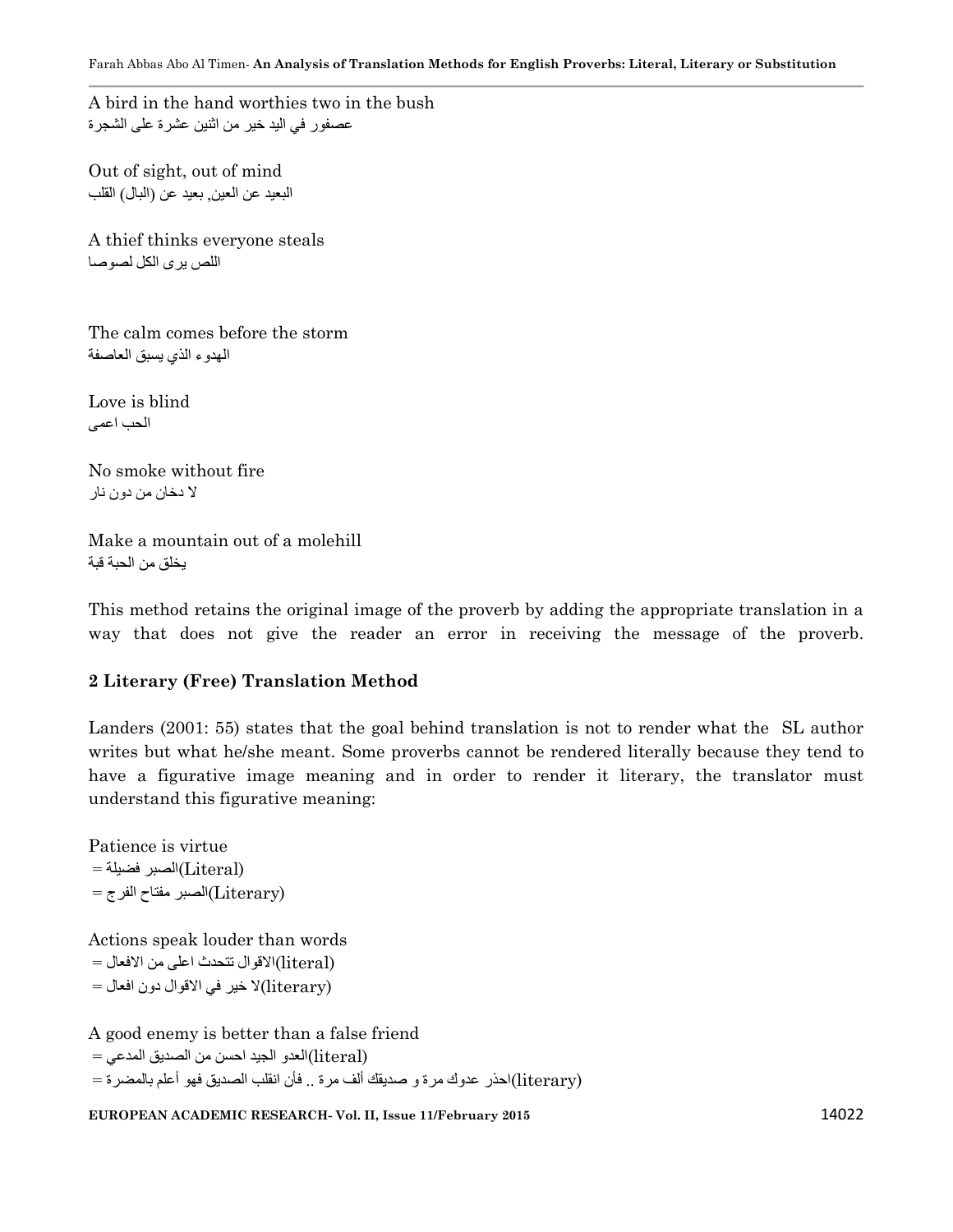Don't cross the bridge before you come to it (literal(ال تعبر الجسر قبل ان تصل اليه = (literary(لكل حادث حديث, لكل مقام مقال =

Forbidden fruit is sweet  $=$  (literal)(الفاكهة المحرمة حلوة  $=$ (literary(أحب شيء الى االنسان ما منع عنه, كل ما هو ممنوع مرغوب =

Green leaves and brown leaves fall from the same tree  $\epsilon$ الأوراق الخضراء و البنية تقعان من نفس الشجر ة $\rm (literal)$ 

Or It takes both rain and sunshine to make rainbows (literal(قوس القزح يتطلب وجود المطر و الشمس معا حتى يحدث = (literary(قوله تعالى: )) ان مع العسر يسرا((, فأن تصاريف الزمان عجيبة .. يوما ترى يسرا و يوما ترى عسرا =

Prevention is better than cure (literal(الحرمان افضل من العالج = (literary(درهم وقاية خير من ألف عالج, الوقاية خير من العالج =

Time flies (literal(الوقت يطير = (literary(الوقت كالسيف ان لم تقطعه قطعك =

Two heads are better than one (literal(رأسان افضل من رأس واحد = (literary(اذا صدأ الرأي, أصقلته المشورة =

Money talks  $=$ النقود تتكلم $($ literal) (literary(الدراهم مراهم, رأيت الناس قد مالو .. الى من عنده مال =

The beauty is in the eye of the beholder  $=$ الجمال في عين ناظره $=$ (literal) (literary(القرد في عين أمه غزال =

Let bygones be bygones  $=$  دع ما مضى يكون مضى $( \text{literal})$  $=$ (literary) عفا الله عما سلف, ما فات مات $( \text{literary})$ 

Half a loaf is better than no bread  $\pm$  (literal)نصف رغيف افضل من لا خبز $\text{(literal)}$ (literary(الرمد خير من العمى =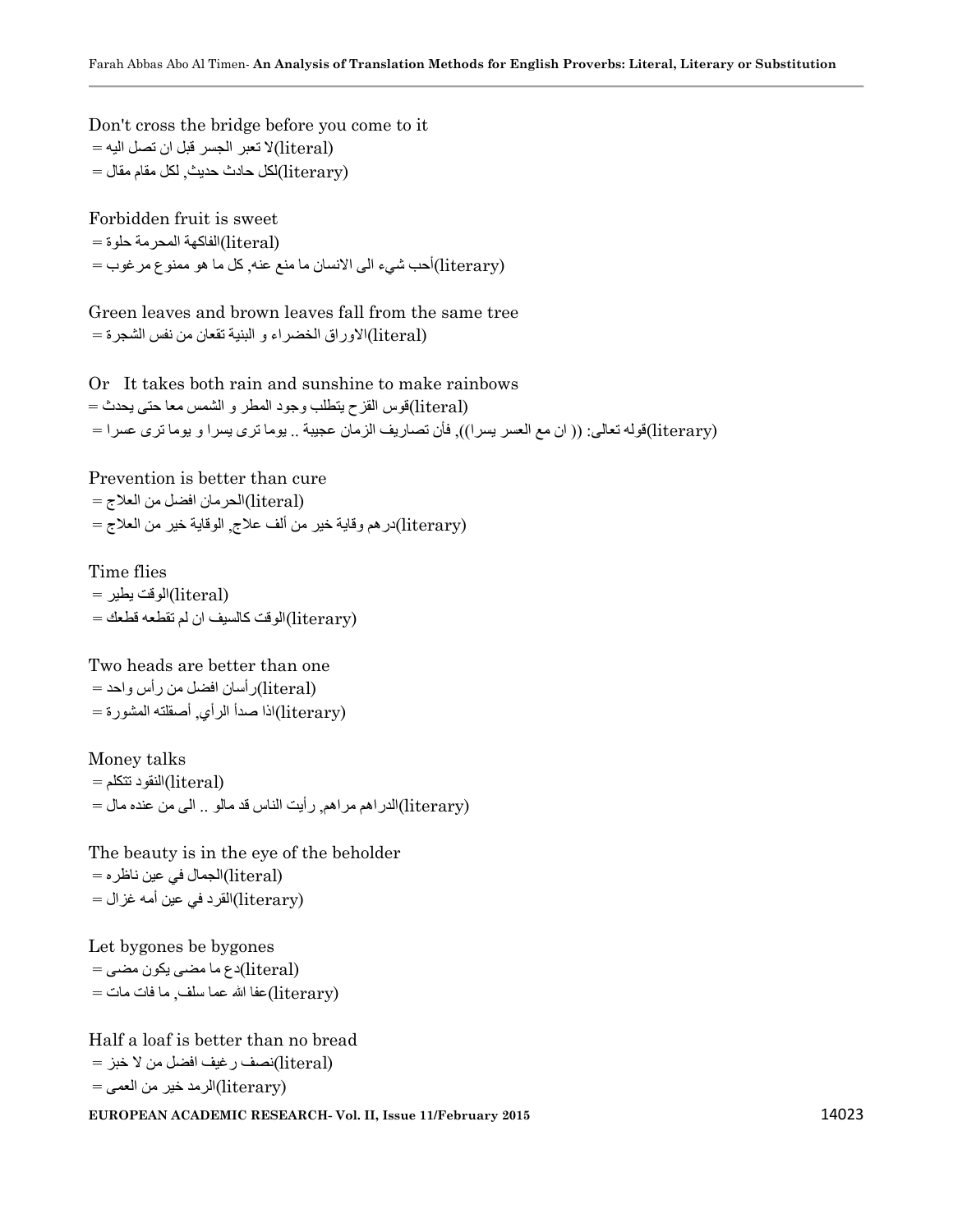```
Better to be safe than sorry
(literal(االفضل ان تكون سالما من ان تندم = 
(literary(و في التأني السالمة و في العجلة الندامة, من اسرع كثر عثاره =
```
When in Rome, do as the Romans do (literal(عندما تكون في روما افعل كما يفعل الرومانيون = (literary(أهل مكة ادرى بشعابها =

Those who live in glass houses should not throw people with stones (literal(من يعيش في بيت زجاجي يجب ان ال يرمي الناس بالحجارة = اذا كان بيتك من زجاج فال ترمي الناس بالحجارة, (literary(ارى كل انسان يرى عيب غيره .. و يعمى عن العيب الذي هو فيه =

Silence is golden  $=$ السكوت ذهب $($ literal) السكوت من ذهب, خير الكالم ما قل و دل, اذا تم العقل نقص الكالم, اذا كان الكالم من فضة فالسكوت من دهب, أحمد البلاغة الصمت حين لا يحسن الكلام<sub>.</sub>  $=$  (literary)(رحم الله امرأ تكلم فغنم و سكت فسلم $\hbox{1}$ 

The best method to be used for such proverbs is this method because it seizes the meaning of the proverb and recreate another figurative image and hence help readers to better understand the original proverb.

#### **3 Substitution (Equivalence) Translation Method**

This method can be considered a subdivision of the free translation method. It is frequently adopted when the content of the proverb is related to a SL cultural or lexical reference and has no equivalent in another language yet can be substituted with a cultural or lexical items that have, as close as possible, the same meaning as that found in the source proverb. According to Catford (1965), when the lexical substitutes are unavailable in the TL, equivalence is not achieved at all. When the translator comes across such a problem of not finding a corresponding TL equivalent to the source proverb, the best method to be followed is to resort to a non-corresponding equivalent function in the TL culture:

As wise as an owl حكيم كلقمان

To sell coals to Newcastle يبيع الماء في حارة السقايين

According to Robinson (1997: 128), 'culture will always be more productive and effective than a focus on abstract linguistic structures or cultural conventions'. Nord (1991: 7), on the other hand,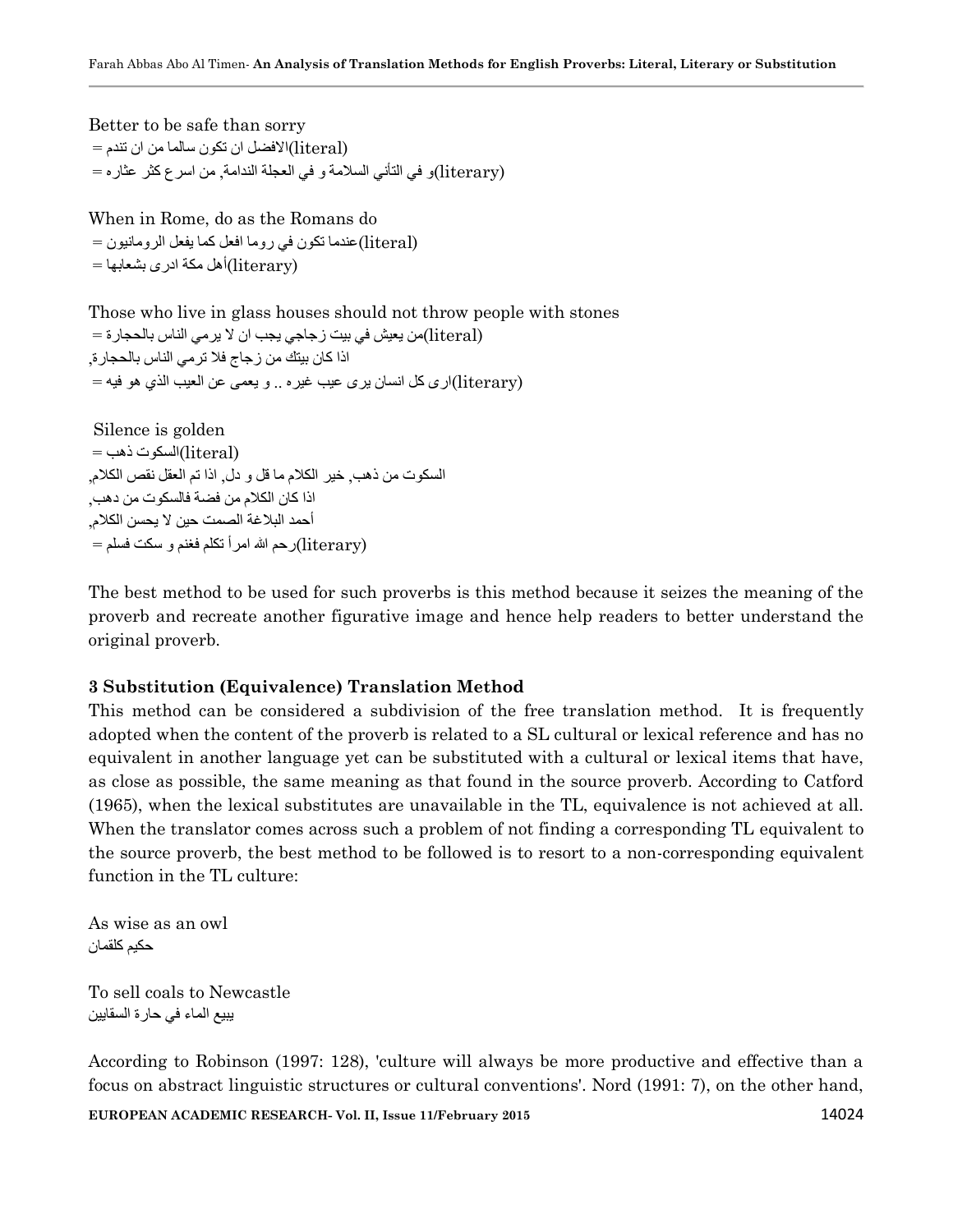believes in 'cultural-bound linguistic signs' and notes that 'both the source and target texts are determined by the communicative situation in which they serve to convey a message': '*as wise as an owl*'

It is noticed from this example that there is a gap between the two languages regarding the cultural aspect of the proverb. The proverb, in English the word '*owl*' stands for wisdom indicating a positive connotation while in Arabic culture it indicates a negative connotation referring to a 'bad omen'. In this case the translator seeks to substitute the word '*owl*' with a symbol of wisdom that has the same impact in Arabic culture: )حكيم كلقمان(

As for the example of 'Newcastle' which is a city full of coal, so it is useless to carry coal to it. We can substitute this proverb with a similar proverb that holds the same meaning since there is a shared concept between the proverb equivalents in SL and TL:

يبيع الماء في حارة السقايين (حارة يبيعون فيها الماء) = يحمل الفحم الى نيوكاسل (مدينة تحتوي على الفحم)

Such rendering not only provides a complete transmission of the idea of the proverb, but also it functions the same effect on the TL receivers as it did on the SL ones.

#### **Conclusion**

Proverbs are the transmission of people's linguistic phrases and cultural manners from one generation into another. That's why the treatment of rendering proverbs must be careful, precise, and not to be expected literally. Not to forget to take into account the proverb cultural, religious, historical background to use the appropriate translation method, hence, achieving a balance between form and content, and also rendering the information the proverb wants to give successfully into the other language without losing the essence of the its meaning.

#### **REFERENCES**

- Arora, Shirley (1995). *The Perception of Proverbiality*. In Wolfgang Wise Mieder (Ed.), *Wise Words Essays on the Proverb*. New York & London: Garland Publishing Inc., pp. 3-29.
- Bell, R. (1991). *Translation and Translating: Theory and Practice*. New York: Longman.
- Catford, J. C. (1965). *An Essay in Applied Linguistics: The Theory of Translation*. London: Oxford University Press.
- Ghazala, H. (1995). *Translation As Problems and Solutions: A Coursebook for University Students and Trainee Translators*. Beirut: Dar wa Maktabat Al-Hilal.

Gopalakrishnan, P. N. (2005). *Proverbs*. Delhi: Authorspress.

Landers, C. (2001). *Literary Translation: A Practical Guide*. Great Britain: Cromwell Press ltd.

Meider (2004). *Proverbs: A Handbook.* United States of America: Geenwood Press.

Newmark, P. (1988). *Approaches to Translation*. London: Prentice Hall.

Nida, E. (1985). *Translating means Translating meaning: A Sociosemiotic Approach to Translation.* Leiden: E. J. Brill.